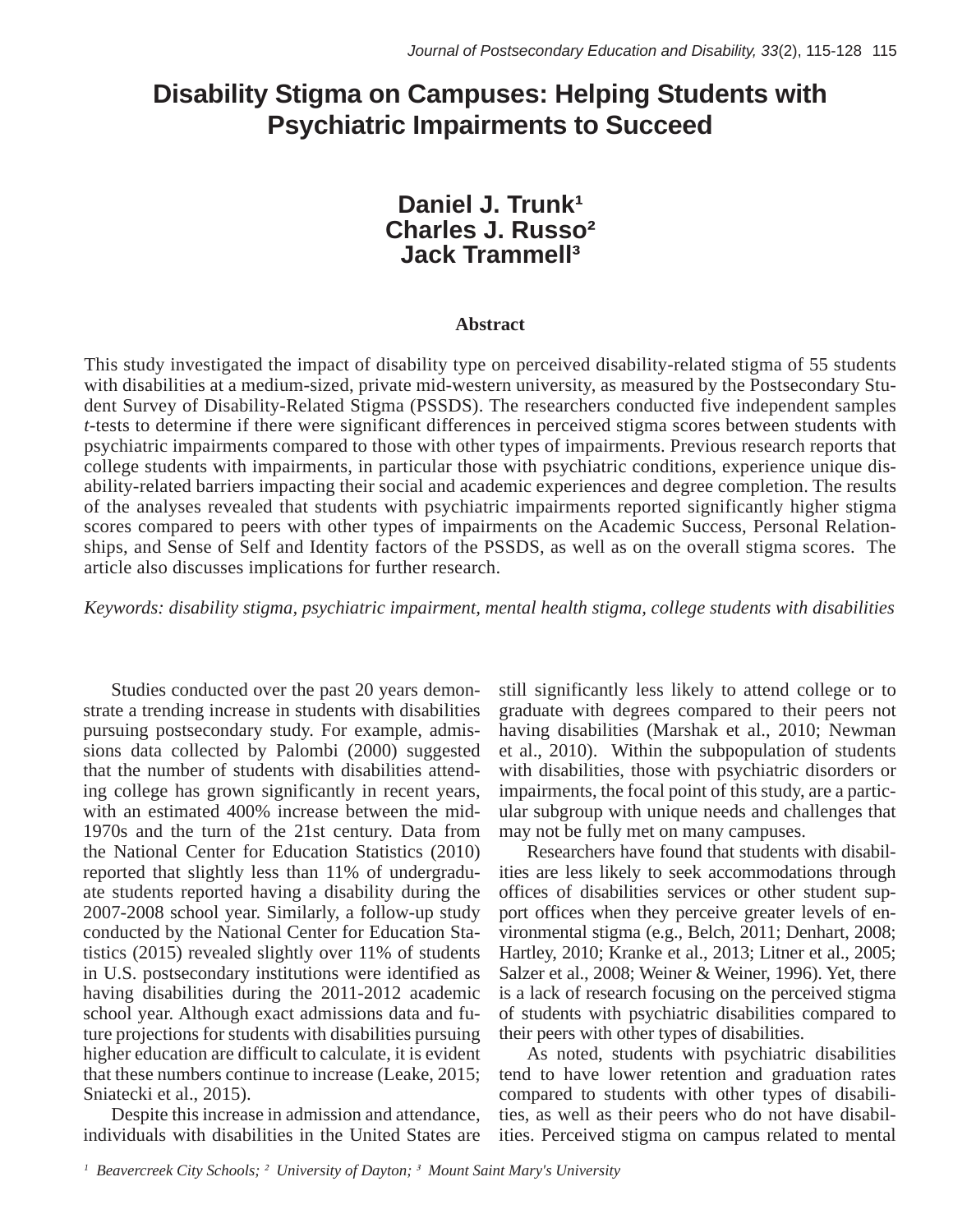health disorders may cause students with psychiatric disabilities to choose to refrain from disclosing their disabilities to those on campus who may be able to help them to procure the accommodations they may be legally entitled to receive.

This study was situated within a legal and equal opportunity framework with a particular emphasis on community inclusion and accommodation of students in higher education with psychiatric impairments. The purpose of the study, which was originally part of a larger study, was to investigate the impact of disability type on student perceived disability stigma. This study compared disability stigma ratings bethis stady compared disdomly stigma ratings of tween students with psychiatric disabilities and those we haddens with psychiatric disabilities and those with other types of disabilities, such as learning disabilities and attention-deficit/hyperactivity disorder. By comparing the perceived stigma of students with psychiatric disabilities to their peers with other types of disabilities, the research aimed to provide evidence for the need for a cultural shift away from a completely medical model of "mental illness" towards a more accepting campus community supportive of mental health awareness and disability accommodation. with other types of disabilities, such as realing this

## **Literature Review**

Prior to entering postsecondary educational settings, students with disabilities are protected by the Individuals with Disabilities Education Act (IDEA, 2004). The IDEA requires all 50 states, because all states currently accept federal IDEA funding, through local education agencies or school boards, to provide a free appropriate public education (FAPE) to all identified students with disabilities in the least restrictive environment, including those with psychological and psychiatric impairments and disorders.

In higher education settings, students with psychiatric disorders are responsible for maintaining the same academic and behavioral standards as their peers who are not disabled. Also, students with disabilities on campuses are responsible to seek out services and support in the form of accommodations from the college or university office of disability services or therapeutic services through counseling centers (Wisbey & Kalivoda, 2011). Unlike in K-12 setting, officials in higher educational institutions are not obligated to identify and evaluate students who may have or demonstrate symptoms of psychiatric impairments. Consequently, many individuals with mental health needs often do not get the support and services they may need in order to be successful, a reality which may contribute to lower retention rates (Lightner et al., 2012). campuses are responsible to seek our services and

Two other federal statutes impacting the disabled, Section 504 of the Rehabilitation Act of 1973 (Section 504) and ADA do not mandate the delivery or provision of specific services such as mental health support, as opposed to accommodations. Still, these laws do help create a framework for better meeting the needs of students with mental health needs. Even though Section 504 and the ADA are intended to prevent discrimination, studies (e.g., Russo & Osborne, 2009; Collins & Mowbray, 2005; McEwan & Downie, 2013; Salzer et al., 2008) demonstrate that students with psychiatric disabilities often do not seek the accommodations to which they may be entitled, the accommodations to which and may be entitled, thereby possibly leading to lower degree completion thereby possibly feating to fower degree comprehensities and greater future economic disadvantage.

Marshak et al. (2010) investigated barriers for students with disabilities contributing to their not seeking out and utilizing disability services at their higher education institutions. This study revealed that is the matrix of the school personnel and school personnel and school personnel and school personnel and school personnel and school personnel and school personnel an disability stigma, the students' desire for self-advocacy and self-sufficiency, their lack of knowledge about their disabilities, a lack of quality services delivered despite requests, and negative disability-related experiences with faculty and school personnel were all reasons participants chose to not disclose their disabilities to campus personnel or seek out accommodations. The financial cost of private psychological evaluations to demonstrate evidence of disabilities, if college and university programs do not provide them, may also deter students on campuses from applying for accommodations (Wisbey & Kalivoda, 2011).  $\frac{1}{2}$  of  $\frac{1}{2}$  and  $\frac{1}{2}$  and  $\frac{1}{2}$  and  $\frac{1}{2}$  and  $\frac{1}{2}$  and  $\frac{1}{2}$ 

Lightner et al.  $(2012)$  uncovered similar results in their analysis including 42 students with learning disabilities at a large competitive state university. Data gathered through individual interviews revealed four main themes that contributed to students not seeking accommodations on campuses after being on Individualized Education Programs (IEPs) while in K-12 schools. The themes included a lack of time students reported to seek out assistance through offices of disability services; lack of knowledge about their own disabilities and how to seek help; the want or perceived need to establish identities separate from being considered "students with disabilities;" and feelings that because things were going well they did not necessarily need the extra support.

Baker et al. (2012) investigated the perceptions of students and faculty at a small, liberal arts women's college regarding students with disabilities. The results of this study highlighted the existence of a discrepancy in the views of inclusiveness for students with disabilities on campus between faculty and students at the university. The study further reported that faculty members tended to view the campus and classrooms as more inclusive and supportive while students reported lower ratings relat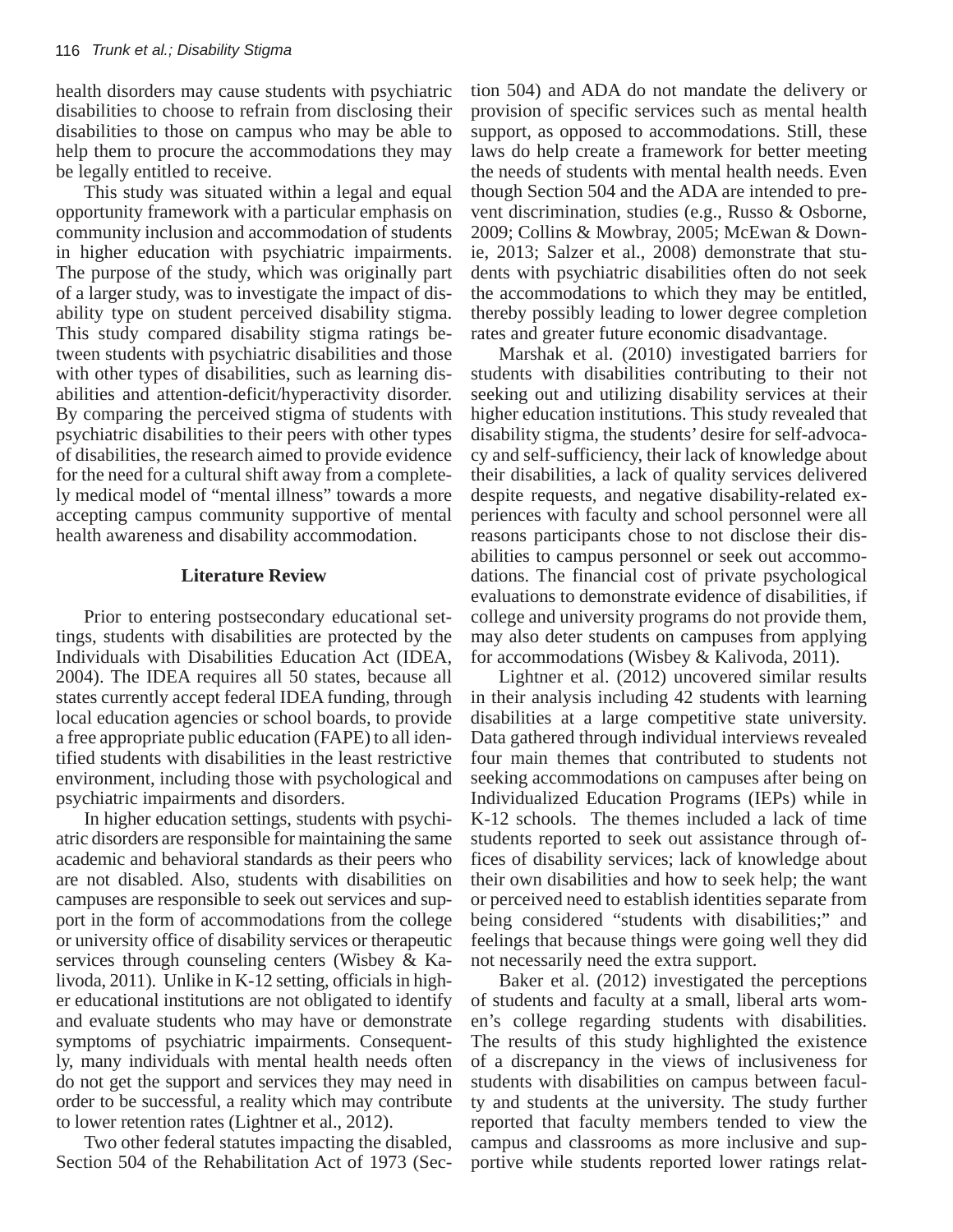ing to the inclusiveness and support for those with disabilities on campus. The study added that faculty members reported lower mean ratings compared to students on questions about the capabilities of students with disabilities in meeting the demands of academic programs, as well as demands of the profession post-graduation.

Among all students with disabilities in higher education, those with psychiatric impairments, the focus of this study, represent a growing population. According to the most recent data from the National Center for Education Statistics (2015), approximately 20% of the population of students with disabilities, zoro or the population or statements with disabilities, or about 2% of the total student population, on cam- $\frac{1}{200}$  of the total statent population, on early pus reported having a psychiatric disability during the 2011-2012 school year. pas reported naving a psychiatric disability during

2011-2012 senoor year.<br>Statistics from the Higher Education Research Institution (2011) estimated approximately 4% of undergraduate students in 2010 reported having psychological disorders. Because of the pattern of many students with disabilities not disclosing their disabilities to peers or professionals at their schools, it is difficult to estimate a valid number of individuals with psychiatric disabilities in United States higher education systems (Collins & Mowbray, 2008; Stein, 2013). Despite this, the number of students with such impairments appears to be sizable and growing. statistics from the finglier Education Research

impairments appears to be sizable and growing.<br>Undiagnosed and untreated psychiatric disabilities may mean that many college and university students are left to struggle with symptoms of disorders such as depression, anxiety, and schizophrenia without the care and support of qualified university and mental health professionals. Moreover, although studies reveal an increase in the pursuit of postsecondary study, approximately 85% of students with psychiatric disabilities withdraw from college prior to completing their degrees (Kessler et al., 1995).

Hartley (2010) described four risk factors for retention relating specifically to students with mental or psychiatric disabilities in college: temporary cognitive impairment, pervasive social stigma, poor academic self-confidence, and conflicted peer relationships. The social stigma associated with mental health diagnoses also makes students reluctant to disclose their disability to faculty members or peers. The "invisibility" of mental health disorders can also lead to having faculty members question whether poor performances are due to actual disabilities or if they are a result of low motivation or knowledge. Souma et al. (2012) observed that students with psychiatric disabilities might experience disability-related limitations that may negatively impact their educational and social-emotional functioning.

Difficulties associated with "invisible" mental health disorders may include the side effects of medications; difficulty concentrating and sustaining attention as well as maintaining stamina or vitality; trouble adapting to changes in schedules or living situations, severe anxiety related to tests and group assignments; difficulty interacting or maintaining relationships with others; and higher rates of drug and alcohol abuse (Belch, 2011; Hartley, 2010; Stein, 2013; Wolf, 2001). Given that the college experience may be the First time students with psychiatric impairments are away from supports they may have had in the past, away from supposes and fluxe had in the pass, such as family, close friends, and previous therapists, these new living and learning arrangements may be a source of significant stress. Further, the academic rigor required to complete college and university courses may be more than what students experienced in their secondary school careers.  $\alpha$  source or significant stress. I article, the academy

Megivern, Pellerito, and Mowbray (2003) found that the most common reasons students with psychiatric disability withdraw from their colleges and universities were psychiatric symptomology such as anxiety, feelings of isolation, lack of academic integration, financial problems, and changed life goals. The authors also reported that although aware of their psychiatric impairment and its symptoms, 90% of students did not seek assistance from their campus offices of disability services or counseling centers.

Kranke et al. (2013) concluded students tended not to disclose their disabilities to anyone on campus for reasons including the stigma associated with mental health disorders, fears of not being considered "normal," concerns for how they would be viewed by their professors and how this could affect future relationships with professors, and the need to feel independent such as not feeling as though the disability would/should affect their academic performance. The researchers suggested that students were more likely to disclose their disabilities when they perceived their instructors as supportive, when they experienced a "stress overload," or when their disabilities had a significant impact on their academic performance, such as a student having to miss class for a week due to symptoms of their disability. The authors noted that students with psychiatric disabilities on campuses may struggle more significantly with internal stressors compared to their peers who are not disabled.

Previous research on students with disabilities has demonstrated that the perception of disability stigma remains a common reason why these individuals choose not to disclose their conditions to staff or faculty on campuses nor request accommodations for their disabilities through an office of disability services. According to Dovidio, Major, and Crocker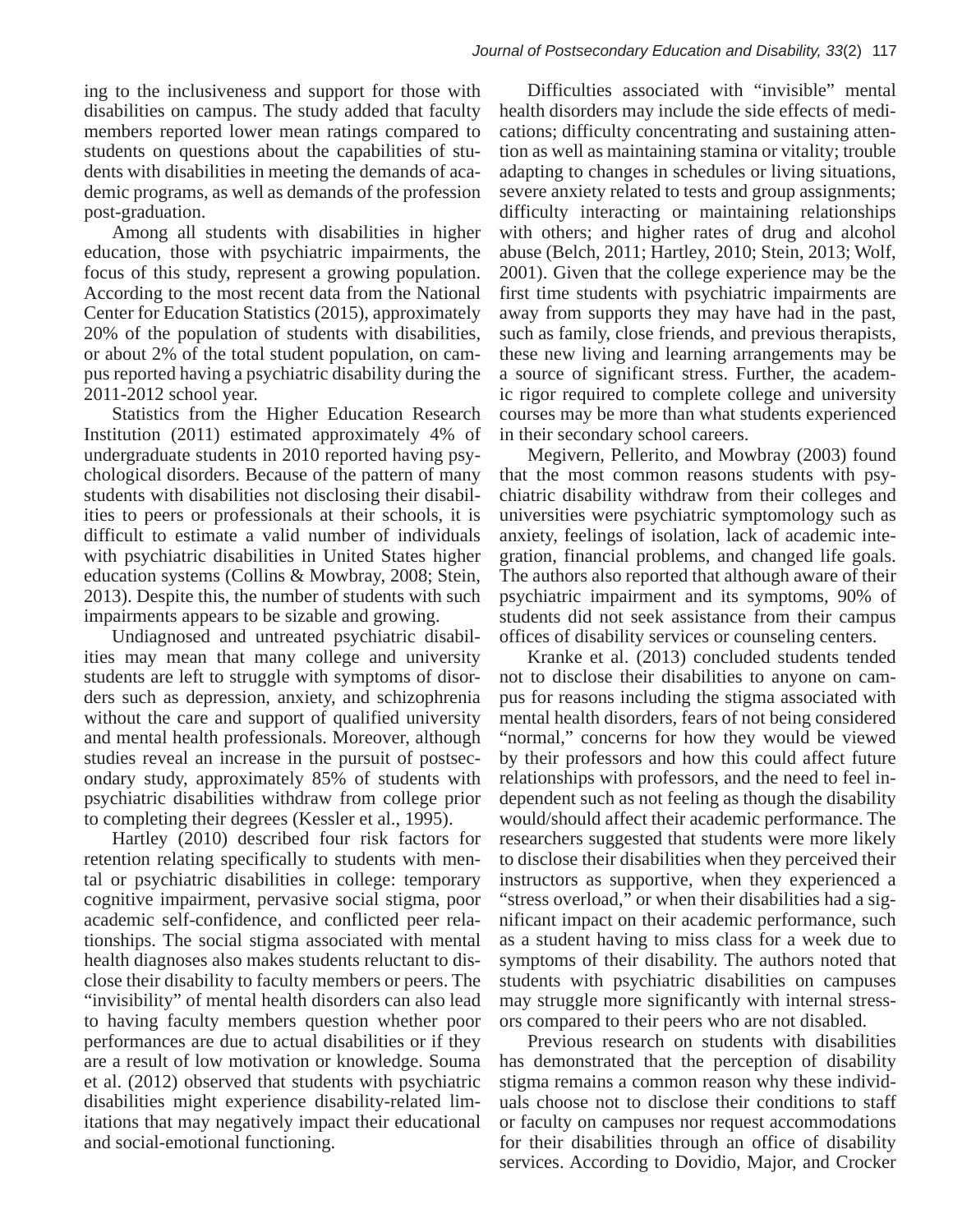$(2000)$ , stigmatization involved both the recognition of individual differences or deviations from the norm based on some distinguishing or specific characteristics and, consequentially, devaluations of the persons due to this characteristic. These authors added that most potentially stigmatizing conditions, although not detrimental to one's health in-and-of-themselves, can potentially threaten the stigmatized individuals' psychological health due to associated social isolation and rejection. While students with psychiatric disabilities may be considered to have hidden stigmatizing characteristics not readily visible to others, the suppression of their concealable stigmas may, in fact, bring about greater levels of stress and psychological incapacitation compared to peers with readily visible stigmas (Smart & Wegner, 2000).

In sum, although the rates of individuals with psychiatric disabilities pursuing higher education are psychiatric disabilities parsaing inglier education are increasing, these students continue to face challenges contributing to low retention rates and negative experiences on campus. In general, students with psychiatric disabilities may be the least understood subgroup on campus, contributing to a significant lack of academic and emotional support and to their continued marginalization (Megivern et al., 2003; Mitchell et al., 2013). Due, at least in part, to perception regarding mental health disorders, students with psychiatric disabilities often do not disclose their disabilities to peers, faculty members, or other school personnel. In turn, these students may not receive accommodations they may be legally entitled to under Section 504 and the ADA. contributing to fow retention rates and negative expe

The following research question guided this study on perceived disability stigma in students with psychiatric disabilities in higher education: What are the differences in perceived disability-related stigma between students with psychiatric impairments compared to peers with other types of impairments?

#### **Method**

## **Setting**

The researchers conducted the study at a private, four-year research university in the Midwestern United States. Blair University (BU; pseudonym) has an undergraduate enrollment of approximately 10,000 undergraduate students, with approximately and additional 3,000 graduate and professional students. Specific university characteristics and demographic data are not described in detail to protect the confidentiality of the protected group being studied as well as the reputation of the institution.

## **Sample**

The population for the study was all undergraduate students with psychiatric disabilities at BU. Given the confidential nature of student disability status, especially considering the stigma associated with psychiatric disabilities in particular, the study included a sample of students at BU who volunteered to participate. Thus, the research employed a nonprobability, purposive sampling method that allowed participants to volunteer to participate in the study. A total of  $57$ questionnaires were completed during the data collection process, resulting in 55 usable surveys; two of the surveys were completed by graduate students who may have inadvertently been sent the solicitation for research e-mail and were not usable given the research questions and instruments being used.

## **Variables**

The demographic items and research variables included on the questionnaire used in the study were included not only to allow for the intended statistical analyses, but also to provide descriptive statistics related to demographic characteristics and service utilization of students with both psychiatric and other impairments at the target institution. The disability stigma variable referred to each individual student's disability-related stigma scores on the PSSDS, while the disability type variable referred to the type of disabilities with which the students completing the questionnaire had been diagnosed. The eleven disability categories in this study were consistent with those used in the National Postsecondary Student Aid Survey and in previous research (Herrick, 2011). For  $\frac{1}{201}$  ( $\frac{1}{201}$ ). The disability type variable the purposes of this study, the disability type variable was recoded into a dichotomous, categorical variable allowing for a two-group comparison between students with psychiatric disabilities and students with all other types of disabilities.

## **Instrumentation**

**Postsecondary Student Survey of Disabil**ity-Related Stigma (PSSDS). The PSSDS, created as a dissertation project (Trammell, 2006), is an instrument used to measure perceived disability stigma experienced by individuals with disabilities on college campuses. Trammell explained that the PSSDS was designed under the assumption that numerous factors or sources contribute to the effects of disability stigma. The instrument, which uses a Likert-type scale rating system, is comprised of 24 questions relating to four identified factors related to students' perceived disability stigma: academic success, peer relationships, sense of self and identity, and global awareness.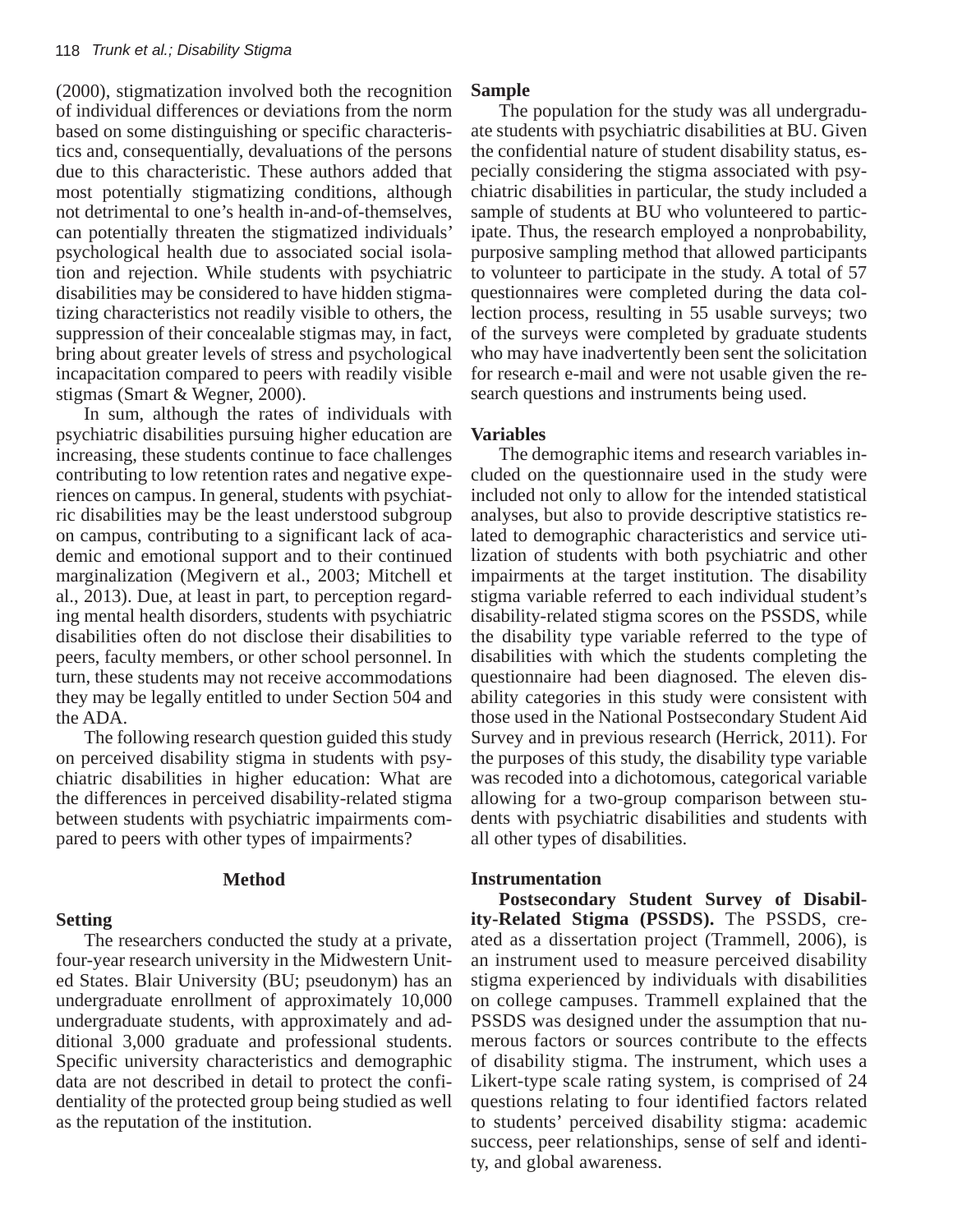The PSSDS' Academic Success domain was designed to measure a student's perceptions of his or her own academic abilities and achievements as a student with a disability. The Personal Relationships domain was designed to measure a student's perceptions of how disability and stigma impacted their personal relationships, particularly in ways that might be categorized as negative or discriminatory. The Sense of Self and Identity domain was designed to measure students' self-awareness of their own disabilities, the degree to which they accept their conditions, and their ability to live with them.

The Global Awareness domain was designed to go beyond the sense of self as an attempt to measure go beyond the sense of sen as an attempt to measure students' general acceptances of their disability identities and the extent to which they impacted skills such as self-advocacy, communication, and academic capital. Six of the 24 items on the PSSDS uniquely load into one of each of the four stigma factors measured on the instrument. For example, the academic success factor score is derived from a summation of responses on questions  $11$ ,  $12$ ,  $13$ ,  $18$ ,  $22$ , and  $23$  on the PSSDS. of each of the four stigma factors measured on the instrument.

Individuals completing the PSSDS are asked to respond to each question on the scale by selecting a response from those provided on the five-point scale that most accurately represents their experiences on campus ( $0 =$  never,  $1 =$  occasionally,  $2 =$  regularly,  $3 =$ frequently,  $4 =$  all of the time). According to Trammell, "the higher the total score ... the more stigmatized a student felt" (2006, p. 16). Overall stigma scores are derived from a summation of the four unique stigma factors, each having a potential score from 0-24. The overall disability-related stigma scores have the potential to range from 0 to 96, with the latter representing the highest degree of perceived stigma. Trammell provided the following scale to categorize overall stigma scores:  $0 - 24$  little stigmatization,  $25 - 48$  moderate stigmatization,  $49 - 72$  high stigmatization, and  $73 -$ 96 extremely high stigmatization.

## **Procedures**

After gaining approval from the university Institutional Review Board (IRB), as well as establishing a contact in the office of disability services, the researchers sent the research questionnaire to all students registered with disability services at BU during spring of 2016. The instrument was sent to students who were second year students through seniors six times during the course of the data collection period, and not sent to first year students because they had not begun school yet during the initial sending of the questionnaire. Given the confidential nature of student disability status, the researchers worked through

our contact in the office of disability services to send the questionnaire to possible participants.

## **Data Analysis**

In order to determine whether there was a significant difference in disability stigma ratings reported by students with psychiatric disabilities compared to their peers with other types of disabilities, the researchers conducted a series of independent samples *t*-tests. This type of analysis is useful when comparing mean scores between two groups to determine if statistically significant differences exist on a measured dependent variable (Ary, Jacobs, & Sorensen, 2010). The mean factor scores for the four PSSDS factors and total stigma scores on the PSSDS were compared between students with psychiatric disabilities and students with all other disability types. The alpha level was initially set at .05 for each independent samples t-test. However, given the increase in familywise error rate associated with testing multiple hypotheses, the researchers adjusted the alpha level for each test to .025 using the Bonferroni correction (Field, 2009; Pallant, 2013).

# **Results**

The researchers provided a staff member from the office of disability services with the Qualtrics-created survey link; that staff member then sent an email to the 631 potential participants containing an invitation to participate in the research, as well as the link to the questionnaire. The researchers also placed paper copies of the survey in the office of disability services. Fifty-five students completed the electronic version of the research instrument. No completed paper copies of the survey were received.

# **Demographics**

**Disability Type.** On the primary disability type item of the questionnaire, 25 participants reported having psychiatric disabilities  $(45.5\%)$ , 13  $(23.6\%)$ responded as having attention-deficit/hyperactivity disorder (ADHD), 10 indicated that they had learning disabilities  $(18.2\%)$ , and 3 identified themselves as having health impairments  $(5.5\%)$ . Two  $(3.6\%)$ students reported having hearing impairments while another two  $(3.6\%)$  students responded that they had orthopedic impairments. For the purposes of hypothesis testing,  $25$  students  $(45.5%)$  were placed in the psychiatric disability group while 30 (54.5%) were put in the "other" disability type group.

**Co-occurring Disability Types.** On the research instrument, participants reported whether they had a secondary impairment in addition to the primary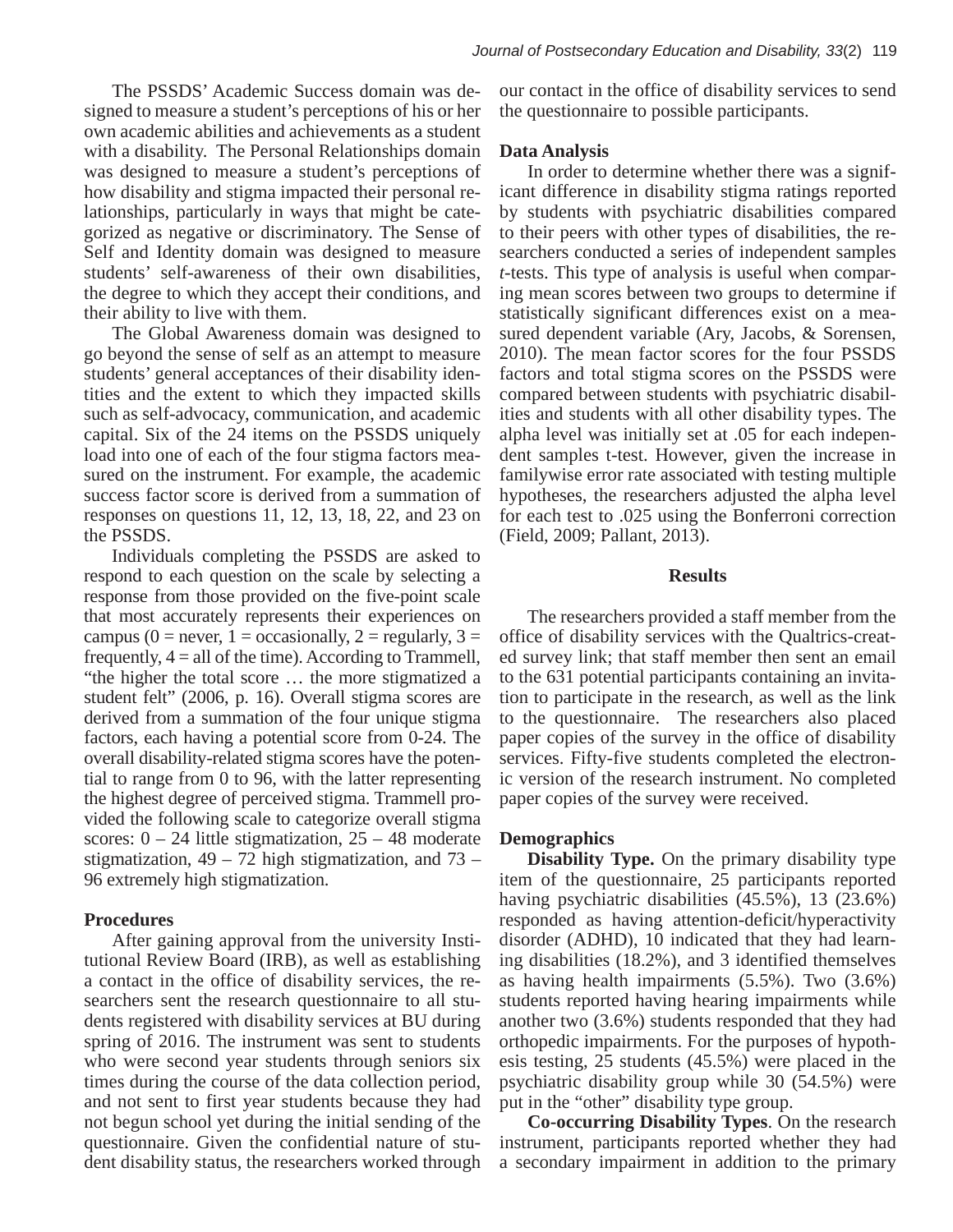impairments they reported. Eighteen (32.7%) participants reported having co-occurring, or dual, disabilities. The two most common co-occurring pair of impairments reported by the participants were psychiatric impairments and ADHD, with seven individuals having reported these dual diagnoses. Three participants reported having psychiatric disabilities and health impairments. Other co-occurring disabilities reported included dual: psychiatric and specific learning disabilities, dual psychiatric disabilities, psychiatric and orthopedic disabilities, ADHD and specific learning disabilities, visual and health impairments, and develdisability and ADHD. For the purpose of this opmental disability and ADHD. For the purpose of this study, students were placed into a disability group (i.e., biddy, statems were placed mo a disability group (i.e., psychiatric or other) by their primary reported disability on the study instrument. psychiante of other f of their primary reported disability

**Engagement in Counseling Services.** Of the 55 participants who completed the research questionnaire, 22 (40%) reported that they received counseling services while 33 (60%) answered that they did not receive counseling services. Of the 22 students who received counseling services, 14 (63.6%) reported that they received this help through the university counseling center at BU, while 8 (36.4%) responded that they obtained assistance from outside service providers. **Eingagement in Counseling services.** Of the 33

**Previous Disability-Related Services.** Students were asked to report whether they received services or accommodations by means of IEPs and/or Section 504 Plans in high school due to their disabilities or whether they did not receive services through either of these documents. Thirteen (23.6%) of the 55 participants reported they received IEP services while 13 (23.6%) responded that they received services through Section 504 Plans. Twenty-nine (52.7%) participants reported that they did not receive services or accommodations in high school due to their disabilities. The study did not take into account, for those who had received prior services and accommodations, when the students were initially identified as having impairments.

## **Stigma by Disability Type**

The research question asked what the differences in perceived disability-related stigma ratings were between students with psychiatric impairments compared to their peers with other types of impairments across the four factors of the PSSDS, as well as the total PSSDS stigma score. In order to investigate this question, the researchers conducted five separate independent samples non-directional *t*-tests using a Bonferroni corrected alpha level of .025. Significant *t*-test results revealed statistically significant differences in mean scores between the two groups, while

the effect size statistic indicates the magnitude of the the effect size statistic indicates the magnitude of the impact of disability type on stigma scores. Levene's impact of disability type on stigma scores. Levene's Test for Equality of Variances was nonsignificant for all t-test analysis, except for the Personal Relationships factor analysis.

The results of the Academic Success factor  $t$ -test demonstrated a statistically significant ( $t$  (53)  $= 3.25, p = .002$ ) difference in Academic Success factor scores between students with psychiatric im-factor scores between students with psychiatric pairments compared to students with other types of impairments. More specifically, students with psychiatric impairments reported significantly higher Academic Success factor scores  $(M = 12.68, SD = 4.00)$ 4.00) on the instrument compared to those with other types of impairments  $(M = 9.47, SD = 3.35)$ . The effect size, calculated using Cohen's  $d$ , of .87 indicates a large effect.

The results of the Personal Relationships factor t-test indicated a statistically significant (*t* (36.16)  $= 2.85, p = .007$ ) difference in Personal Relationship factor scores between students with psychiatric factor scores between students with psychiatric impairments and those with other types of impairmpairments and those with other types of impair-<br>ments. More specifically, students with psychiatric impairments reported significantly higher Personal Relationship factor scores ( $M = 10.76$ ,  $SD = 4.78$ ) on the instrument compared to students with other types of impairments  $(M = 7.70, SD = 2.68)$ . The effect size, calculated using Cohen's *d*, of .79 indicates a medium effect.

The results of the Sense of Self and Identity factor  $\frac{1}{\sqrt{2}}$ t-test revealed a statistically significant  $(t (53) = 2.45$ , *p* = .018) difference in Sense of Self factor scores between students with psychiatric impairments compared to those with other types of impairments. More specifically, students with psychiatric impairments reported significantly higher Sense of Self factor scores  $(M = 11.80, SD = 3.55)$  on the instrument compared to those with other types of impairments  $(M = 9.47,$  $SD = 3.49$ ). The effect size, calculated using Cohen's *d*, of .66 indicates a medium effect.

a, or .66 indicates a medium crice...<br>The results of the Global Awareness factor t-test demonstrated no significant ( $t$  (53) = 1.42,  $p = .160$ ) differences in Global Awareness factor scores between students with psychiatric impairments and those with other types of impairments. The mean scores on the Global Awareness factor of the PSSDS for students with psychiatric impairments  $(M = 10.24,$  $SD = 4.25$ ) did not differ significantly from those in  $5D = 4.25$  ) did not differ significantly from those in the study with other types of impairments ( $M = 8.63$ ,  $SD = 4.10$ .  $SD = 4.10$ 

The researchers conducted the final independent samples *t*-test to compare the PSSDS total disability-related stigma factor scores between students with psychiatric impairments to those with other types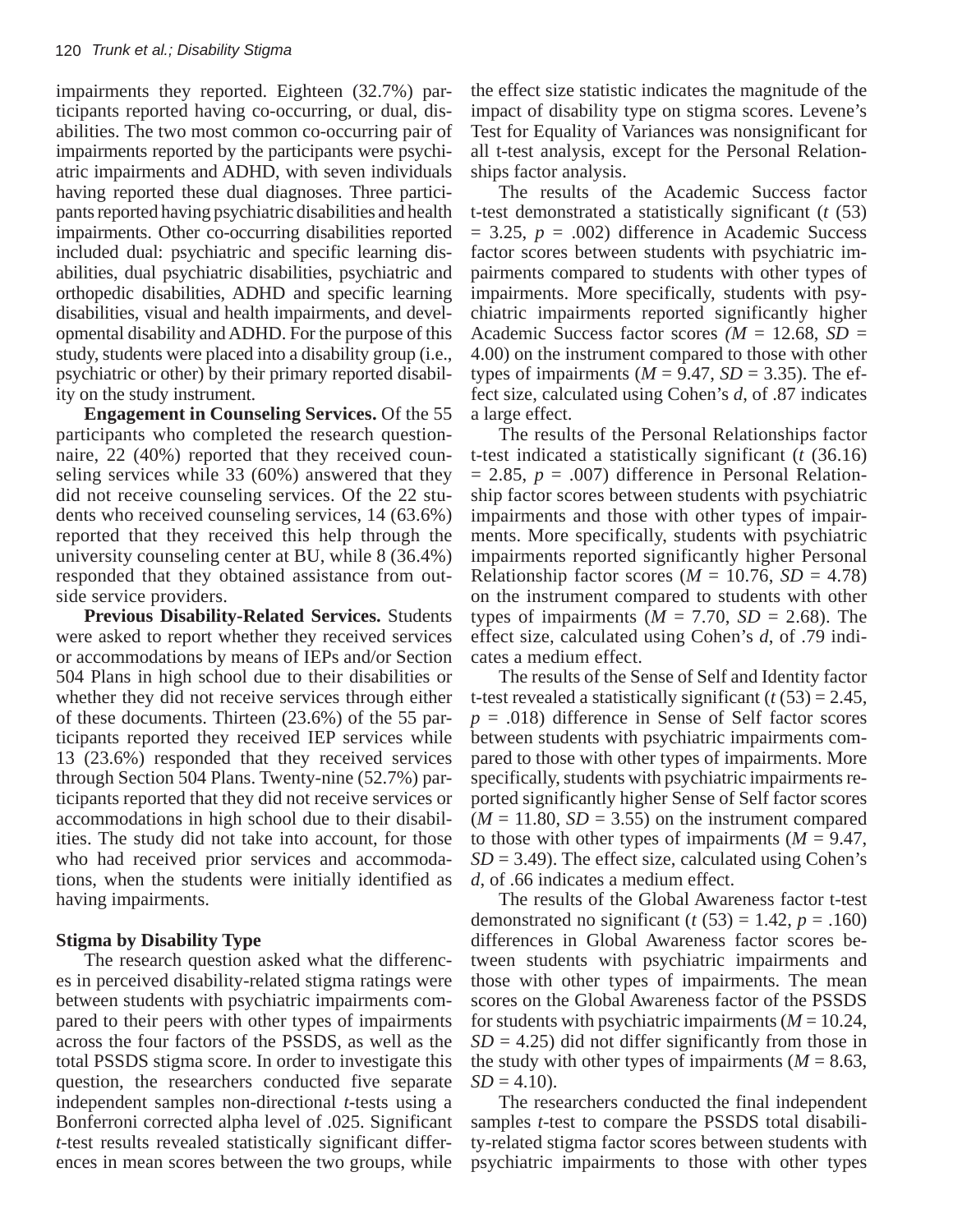of impairments ( $M = 35.27$ ,  $SD = 10.11$ ). The effect size, calculated using Cohen's *d*, of .84 reveals a large effect of disability type on perceived disability-related stigma as students with psychiatric impairments reported significantly greater levels of stigma.

## **Discussion**

This study expanded previous research on students with disabilities in higher education by focusing on individuals with psychiatric disabilities. From an equal access and opportunity lens, this study investigated the impact of disability type on student perceived disability stigma. In general, the results of the study supported the research hypothesis, which stated there would be significant differences in perceived disability-related stigma between students with psychiatric impairments compared to those with other impairments.

Insofar as the researchers sent the research questionnaire to students who had self-disclosed their disabilities on campus, all of the respondents in the sample were registered as having impairments through the university office of disability services. Despite this, only 46 of the 55 (83.6%) participants reported receiving academic accommodations. Of the nine students who did not receive accommodations, seven identified as having psychiatric impairments.

The research results suggest three conclusions from this finding. First, it is possible that the refrom this finding. First, it is possible that the responding students with psychiatric impairments did not need academic accommodations because their disabilities may not have impacted their educational performances to the point where they needed such assistance in order to access the curricula in accordance with Section 504.

Second, it is possible that previous negative experiences with faculty and college or university officials, or factors such as stigma related to mental illness, prevented the students from requesting and/ or using accommodations. Stein (2013) reported that mental illness stigma alone may prevent students with psychiatric impairments from requesting accommodations. To this end, a study by McLean and Andrews (1999) found that nearly two-thirds of students diagnosed with psychiatric impairments re-

gretted disclosing their disabilities on campuses due to negative consequences of doing so and would not recommend others disclose theirs. It is possible, then, that although participants in this study were eligible to receive accommodations, they did not use them due to reasons quake a stigma due to reasons such as stigma.

Third, as Wiener and Wiener (1990) reported, students with psychiatric impairments may not have felt entitled to or deserving of academic accommodations. In this respect, participants may have thought that because their psychiatric impairments thought that because their psychiatric impairments should not have impacted their academic performances, they chose not to request accommodations. Regardless of the reasons, the lack of utilization of potentially legally-mandated accommodations may impact student success.

Unexpectedly, despite reporting having psychiatric impairments, only 10 of the 25 responding students reported utilizing assistance through the counseling center at BU while another 5 reported receiving help through outside service providers. These findings are similar to those reported by Belch (2011) and Cooper  $\frac{1}{2011}$  and Cooper et al. (2003), who also identified the underutilization of counseling services by students with psychiatric impairments.

Finally, approximately one-half of the participants  $(n = 26)$  in the study reported receiving services and/ or accommodations due to their disabilities in high school. Of the students with psychiatric disabilities, only two reported having IEPs in high school, while six answered that they received accommodations through 504 Plans. Seventeen students with psychiatric impairments reported receiving no prior services. Comparatively, of the 30 participants with other types of disabilities, 18 received services in high school.

It is possible that the onset of the psychiatric impairments did not occur until the students entered higher education. Even so, it is also possible that students' impairments were not properly identified in K-12 settings. Given the importance of collaborative transition planning for students with impairments moving from  $K-12$  to higher education settings (Madaus, Shaw, & Dukes, 2010), this under-identification may contribute to students with these impairments being unprepared for the challenges they may face in college.

**Stigma by Disability Type.** The results of this study demonstrated that the 55 participating students study demonstrated that the 55 participating students with disabilities obtained a mean total PSSDS score of 39.91, thereby placing them in the "moderate stigmatization" range. In other words, this reveals that, as a whole, there seemed to be a moderate amount of stigma on campus experienced by the participants related to their disabilities. Again, given the limited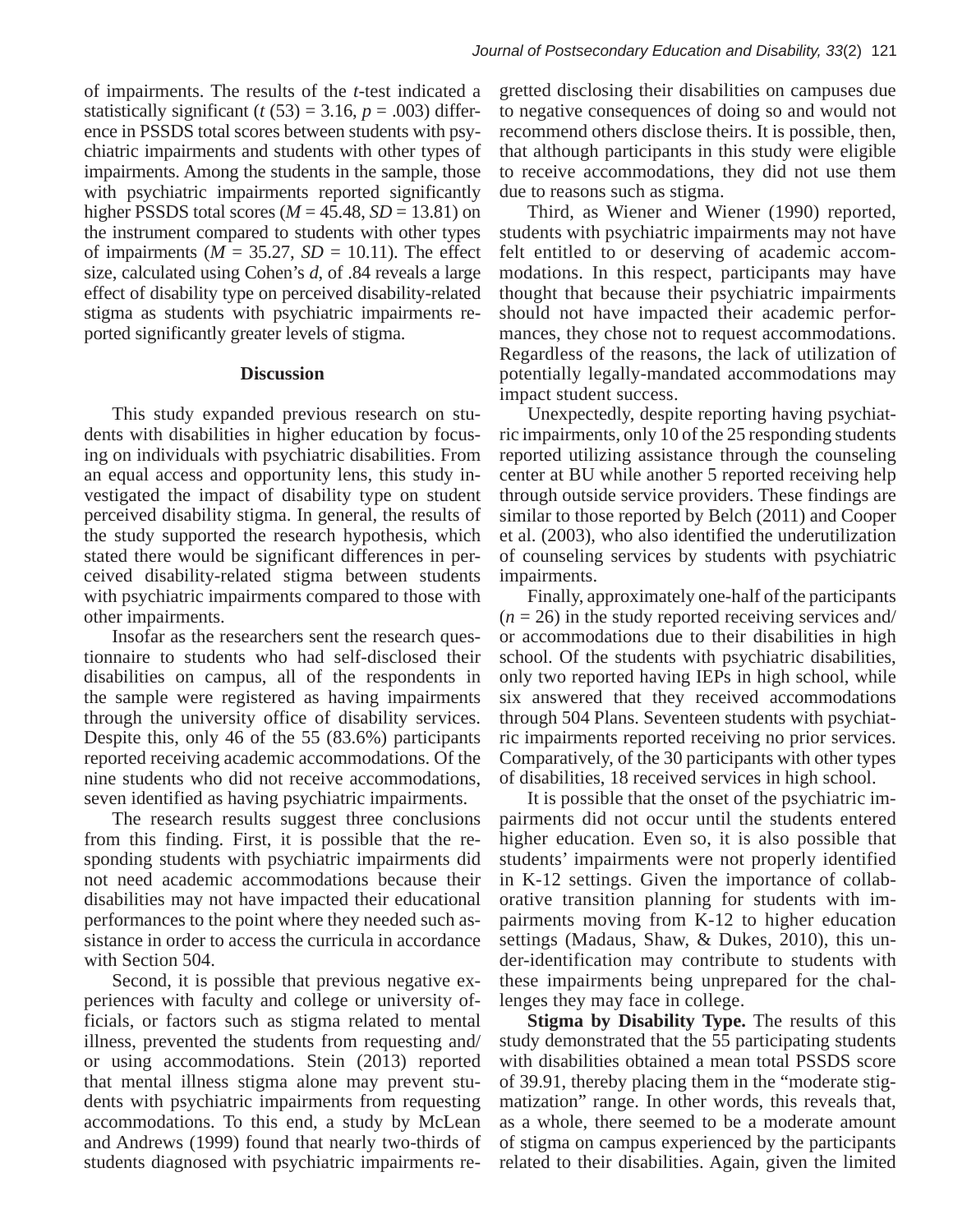number of responses and the potential for nonresponse bias, it is difficult to generalize these findings to the larger population of students with disabilities at BU. It is certainly possible that students registered with disability services who chose not to complete the research questionnaire may experience more stigma than those who chose to participate. Further, it may be even more likely that students with impairments who have not chosen to disclose their disabilities on campus experience the greatest amounts of perceived stigma. However, these are simply speculations and cannot be supported by any other information obtained in the study.  $\sum_{i=1}^{\infty}$  in the steels

The results of the group comparison analyses rerich results of the group comparison analyses revealed that respondents with psychiatric impairments, in general, reported greater levels of stigmatization on campus. The *t*-tests conducted for this study found that, in support of the research hypotheses, these students reported significantly higher stigma scores in three of the four PSSDS stigma factors, as well as in overall stigma scores compared to those with other types of disabilities. startly matrix higher stigma strings in the four PSSDS of the four PSSDS of the four PSSDS of the four PSSDS of the four PSSDS of the four PSSDS of the four PSSDS of the four PSSDS of the four PSSDS of the four PSSDS of th

Respondents in this study with psychiatric impairments reported higher stigmatization ratings on questions that loaded into the Academic Success factor. In fact, of the four factors on the PSSDS, students with psychiatric impairments reported the highest levels of stigmatization related to academic success. This factor, which includes items such as "My grades are lower than expected" and "I do poorly on tests in part due to my disability," reflects students' perceptions of their own academic performance and their need for accommodations in order to be successful in college.

This is a noteworthy finding considering that 13 of the students in the "other disability" group indicated having learning disabilities, a diagnosis characterized by significant deficits in at least one academic area. This reveals that although the psychiatric impairment may not be directly impacting students' academic skills, they reported greater perceived deficits in such areas compared to those with diagnosed academic deficits. Hartley (2010) described poor academic self-confidence as a barrier for students with psychiatric impairments in college. The results of this study confirmed this outcome, expanding on it through further comparison to those with other types of disabilities.

Another finding of this study was that students with psychiatric impairments reported significantly higher levels of perceived stigma with regard to peer and interpersonal relationships. Social integration, which involves the development of interpersonal relationships with peers and faculty members as well as feeling a sense of belonging on campus, is important to student success and persistence in college (Bialka, Morro, Brown, & Hannah, 2017; Tinto, 1993).

The results of this study reveal that, compared to those with other types of disabilities, students with psychiatric impairments reported greater perceived impact on disability stigmatization on their interpersonal relationships. Because students with disabilities, in general, may demonstrate lower levels of social integration (DaDeppo, 2009), this finding suggests that students with psychiatric disabilities at BU may be particularly at-risk socially and that campus officials should undertake targeted efforts to help pas since students showed and transmitted the students of the property these students develop interpersonally and help them huild social networks on their campuses.

Finally, the results of the study supported the research hypothesis that students with psychiatric disabilities would report significantly greater levels of perceived disability stigma related to their sense of self. This finding is not surprising because many common psychiatric conditions are characterized by persistent depressed moods, low self-esteem, and decreased self-concept, not to mention considerable mental health stigma in the broader culture. because many, the results of the study supported the

On the PSSDS, students with psychiatric impairments reported higher levels of stigmatization on items including "I think of myself as smart," "Teachers view me as having a shortcoming," and "I feel good about myself." This factor is of particular importance as studies (e.g., Baker et al., 2012; Kranke et al., 2013; Thompson-Ebanks, 2011; Weiner & Weiner, 1996) have shown students are less likely to disclose their disabilities and ask for accommodations when they perceive faculty members as resistant to accommodation or when they feel faculty members have negative views towards disabilities. Conversely, Kranke et al. (2013) indicated that students who feel faculty members are supportive are more likely to disclose their disabilities and ask for accommodations.

Students with psychiatric impairments reported higher stigma scores on items comprising the Global Awareness factor compared to those with other types of disabilities. The differences were not significant, though.

## **Recommendations for Future Research**

Insofar as this study was conducted at a mid-sized private institution, replication of this study at larger public and private institutions may provide insights into the disability-related stigmatization perceived by students with impairments at other types of colleges and universities. Future qualitative studies should also be conducted to better understand the unique experiences of students with psychiatric impairments on campuses and how their impairments impact their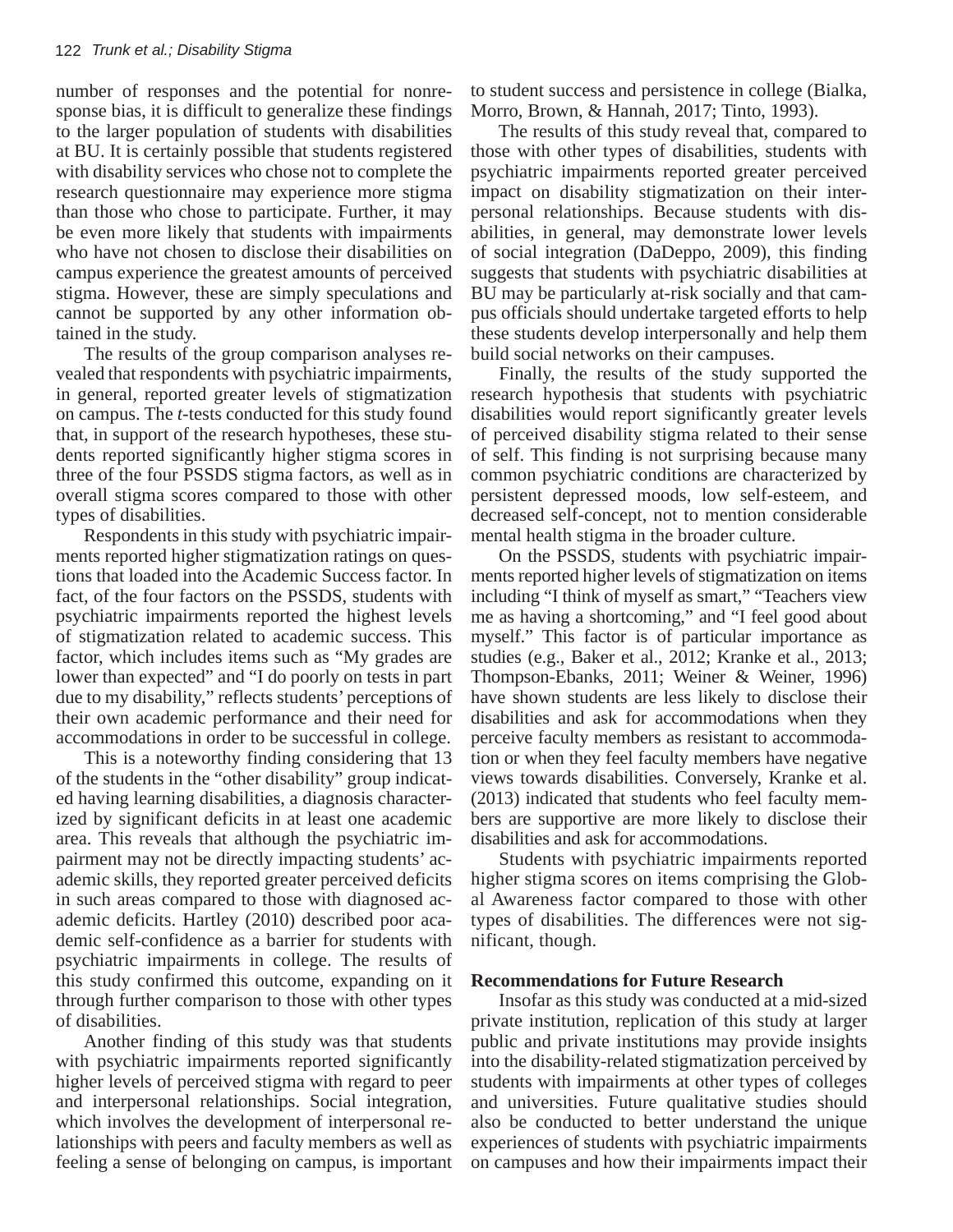ability to function within these three areas. Phenomenological qualitative designs using interview techniques, such as those described by Seidman (2013), may allow researchers to gain more holistic understandings of the meaning making processes of students with psychiatric impairments on campus and how these conditions impact their lives.

Of particular surprise was that only 15 of the  $25$ students with psychiatric impairments in the study received any sort of counseling services, with only 10 of them utilizing those offered through the university. Further quantitative research investigating the impact of counseling services on students with psychiatric impairments may help emphasize the potential acmpainments may neip emphasize the potential ac ademic and social benefits of participation in counseling services. Utilizing qualitative methodologies, researchers may also be able to gain better understanding of why students with psychiatric impairments, who in this study disclosed their disabilities on their campuses, do not take advantage of mental health services offered through the university when the social benefits of participation in cour-

Real or perceived faculty stigmatization toward disabilities can be a main factor in students choosing not to disclose their impairments on campus (Martin, 2010). As such, research is needed from a faculty development perspective to explore faculty perceptions of students with psychiatric disabilities and to help faculty members gain awareness of these potentially unconscious biases and beliefs. Further, it may be prudent to investigate faculty and staff knowledge of laws offering protections for students with disabilities such as Section 504 and the ADA. Data gathered through these investigations may be used to create professional development opportunities to help faculty members gain awareness of potentially unconscious biases and beliefs, as well as to help them better understand nondiscrimination laws and institutional responsibilities.

Finally, it would be useful to conduct future research to better understand the experiences and needs of graduate students with disabilities. Because two graduate students volunteered for participation in the current study, and given increasing rates of graduate student enrollment for students with impairments (NCES, 2009), it may be reasonable to engage in post hoc studies to explore how these students successfully navigated their undergraduate studies and earned their degrees. Further, exploring factors associated with these students' successes, as well as barriers they faced as undergraduates, coupled with an examination of challenges they may continue to face in their graduate education, are also likely to have important implications for student and academic affairs professionals as they seek to create more inclusive environments designed to foster student success on campuses.

#### **Recommendations for Future Practice**

**Culture Change.** The results of the study reveal that campus culture related to individuals with disabilities, especially those with psychiatric impairments, may be less than fully inclusive. At the heart of organizational culture are the underlying values and beliefs of individuals within the organization. For example, although faculty members may have statements on their syllabi noting that students with impairments may receive accommodations and may say and espouse that they support students with impairments, if the true beliefs of those educators are that students with impairments get unfair advantages or that they lack the same academic capabilities as their peers who do not have disabilities, then the organizational culture remains negative. Regardless of the artifacts supporting the rights of individuals with disabilities and the espoused or spoken values of campus abilities and the espoused or spoken values of campus domics and the espoased of spoken varies of eampass of ficials claiming nondiscrimination, this study indicated that the underlying values on campus continue to stigmatize disability as perceived by the students. official committee model perspective may be assumed to the assumption that conditions of the assumption of the assumption of the assumption of the assumption of the assumption of the assumption of the assumption of the ass

Moreover, underlying cultural viewpoints of psychiatric impairments from a medical model perspective may lead to the assumption that conditions such as generalized anxiety disorder or major depressive disorder are illnesses that can, and should, be "cured." Although medical intervention such as pharmaceutical interventions may certainly be appropriate in some cases, students may be less likely to discuss or seek treatment for such conditions if they feel they will be judged or seen as having something wrong with them. Instead, a cultural shift away from this view of "mental illness" towards a more open and accepting campus community that supports mental health awareness and disability accommodation may help students feel more supported and willing to talk about challenges they may be facing related to their mental health. **Example 1** maintains showled have the freedom students showled have the freedom students showled have the freedom students showled have the freedom students showled have the freedom students showled have th

Another recommendation for change is the practice of universal instructional design (UID) as an example of positive campus culture related to students with disabilities. UID fosters multimodal teaching and assessment methods in order to enhance learning for all students by creating a learning environment that encourages different strengths and learning styles (Wisbey & Kalivoda, 2011). Opposed to simply providing accommodations to persons with disabilities, UID maintains that students should have the freedom to demonstrate growth and mastery using many different methods and that it should be a priority of the faculty members to support student discussion and cooperative learning.

**Faculty Development.** Kranke et al. (2013) found that students who perceive faculty members as supportive and understanding are more likely to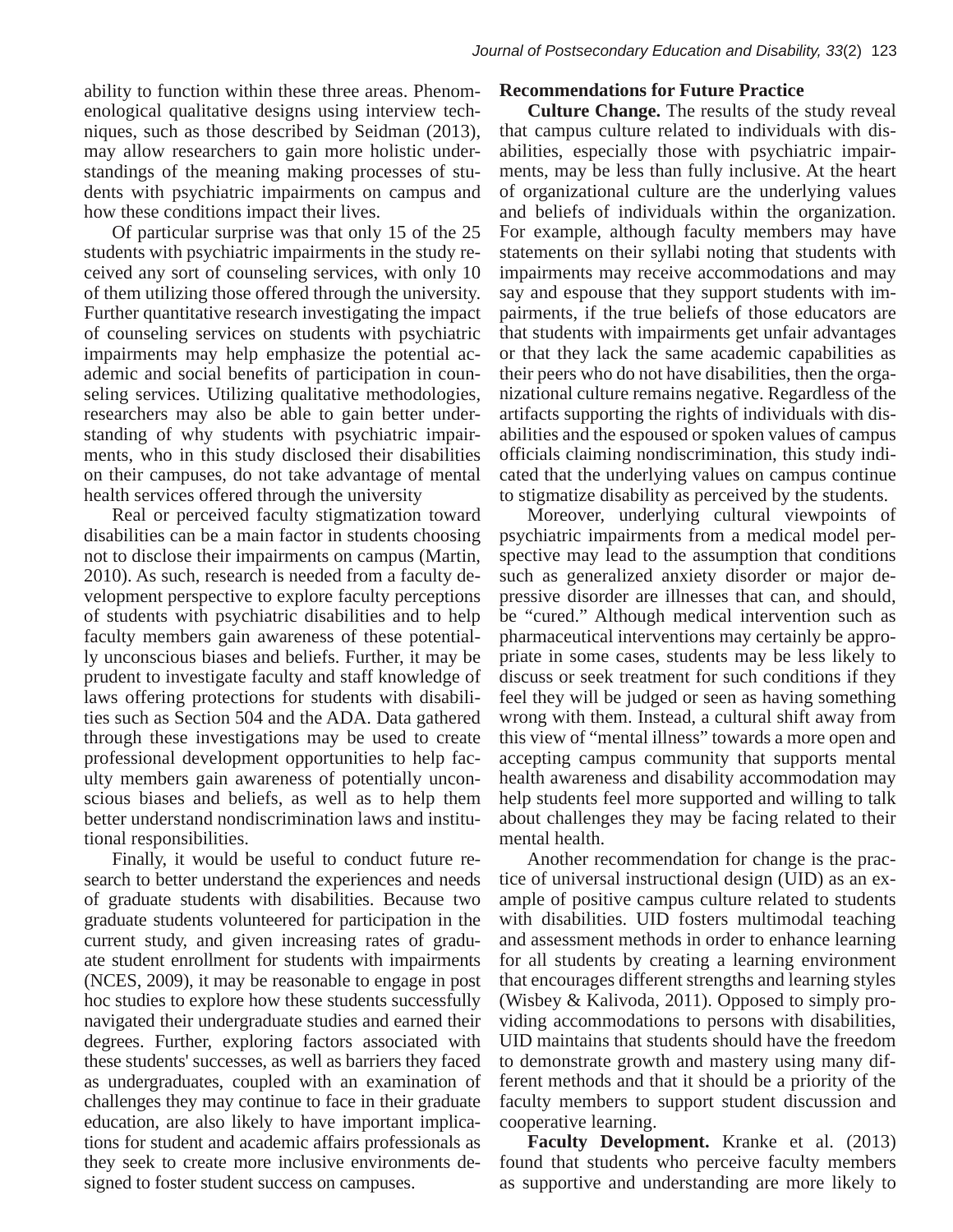disclose their disabilities on campuses and request disclose their disabilities on campuses and request accommodations. At the same time, Becker and Palladino (2016) thought that students who perceive faculty members as unwilling to provide accommodations or unapproachable may be less likely to disclose their disabilities. Moreover, Baker et al. (2012) found a discrepancy in the views of faculty members compared to students with regard to the perceived inclusiveness for students with disabilities on campus. These results demonstrated that faculty members tended to view their campuses and classrooms as they did not fully underestimated the more inclusive and supportive but underestimated the needs of students with disabilities even as they did not fully understand the unique challenges that such not fully students face. members with discretion of the previous conditions of various conditions of various conditions of various conditions.

Professional development opportunities may include informative sessions designed to provide faculty members with data regarding the prevalence rates of various psychiatric disabilities among college students, common myths and misconceptions of mental illness, and effective accommodation strategies to better meet students' needs. Sessions may introduce and reinforce institutional nondiscrimination legal requirements under Section 504 and the ADA. Insofar as faculty members may have advanced education and training only in their fields of study, they may not be explicitly aware of educational laws and policies applicable to students with disabilities. Being aware of such regulations may help faculty members be more understanding when students request accommodations in the classroom or disclose their disability. and more solutions of mercifying the mental indicates of mental in the mental indicates of mental in the metal

**Student Development.** Little research has been conducted investigating the cognitive, interpersonal, and intrapersonal dimensions of disability. Complicating matters is that different individuals may make different meaning of their disabilities at varying points in their lives. Wisbey and Kalivoda (2011) suggested that individuals who acquire or become aware of disabilities later in their lives, as is often the case with many individuals with psychiatric impairments given common ages of onset, may have a more difficult time coming to terms with their disability identity compared to those who have made such adjustments throughout their entire lives. Student development professionals must be conscious of this when working with students with psychiatric impairments, as these students may not be fully accepting of their impairment, or may not yet be aware of the impact the condition may have on their lives.

The results of this study also revealed that student counseling services on campus were underutilized, even among those with psychiatric impairments who may have benefitted the most from interventions with trained mental health practitioners. As many studies (e.g., Lazar, 2014; Seligman, 1995) and textbooks (e.g., Lazar, 2014; Seligman, 1995) and textbooks (e.g., Corey, (e.g., Corey, 2013; Jongsma, Peterson, & Bruce, 2014) continue to report, counseling and mental health therapy can be very effective in helping decrease the symptoms of a vast number of psychiatric conditions. Further, counseling and mental health therapy can help individuals to learn coping skills to address personal and interpersonal challenges in a more effective manner.

The importance of counseling and mental health support for students with psychiatric impairments in higher education has been documented (Belch, 2011; Eisenberg et al., 2009). Despite this, the low numbers Ebenberg et an, 2009). Despite and, are fow nanneers of students using therapeutic resources on campus in this study is problematic and indicative of an underutilization of available and potentially beneficial counseling services.  $\frac{1}{2}$  and  $\frac{1}{2}$  are conselled services on campus, as well as well as  $\frac{1}{2}$  and  $\frac{1}{2}$  and  $\frac{1}{2}$  are called the campus, as well as  $\frac{1}{2}$  and  $\frac{1}{2}$  and  $\frac{1}{2}$  and  $\frac{1}{2}$  and  $\frac{1}{2}$  and  $\$ 

Student development and counseling center staff members may collaborate to create initiatives to help increase awareness of available counseling services on campus, as well as promote the use of such services on campus as a means of increasing student success. Students should be aware that they do not necessarily need to be in crisis to utilize services, that they may benefit from counseling to help create a positive self-image and to help them find balance with the many pressures they may face. Simply having literature available or email reminders about available services may help students feel more comfortable utilizing them as needed. student development and counseling center start

Academic and social integration on campus may be powerful factors for increasing persistence and success for college students that can help them to develop inter- and intra-personally (Astin, 1984; Bialka et al., 2017; Tinto, 1997). Belch (2011) thought that recognizing the variables impacting the integration of students with psychiatric impairments on campus is important to supporting their needs and creating collaborative and inclusive student programs. These programs may include student advocacy organizations, student learning communities, student-faculty linkages, or outreach programs to help students better understand their disabilities and the accommodations and services they may be entitled to receive.

**Increasing Campus Awareness.** Increasing mental health and disability awareness may ultimately help decrease stigma and increase student success. Students, faculty members, and campus staff alike need to be aware of signs and symptoms of various mental health disorders, as well as prevalence rates on campus. However, more importantly than reducing stigma is the need to dispel rumors by addressing fears that some may have about mental illness (Belch, 2011).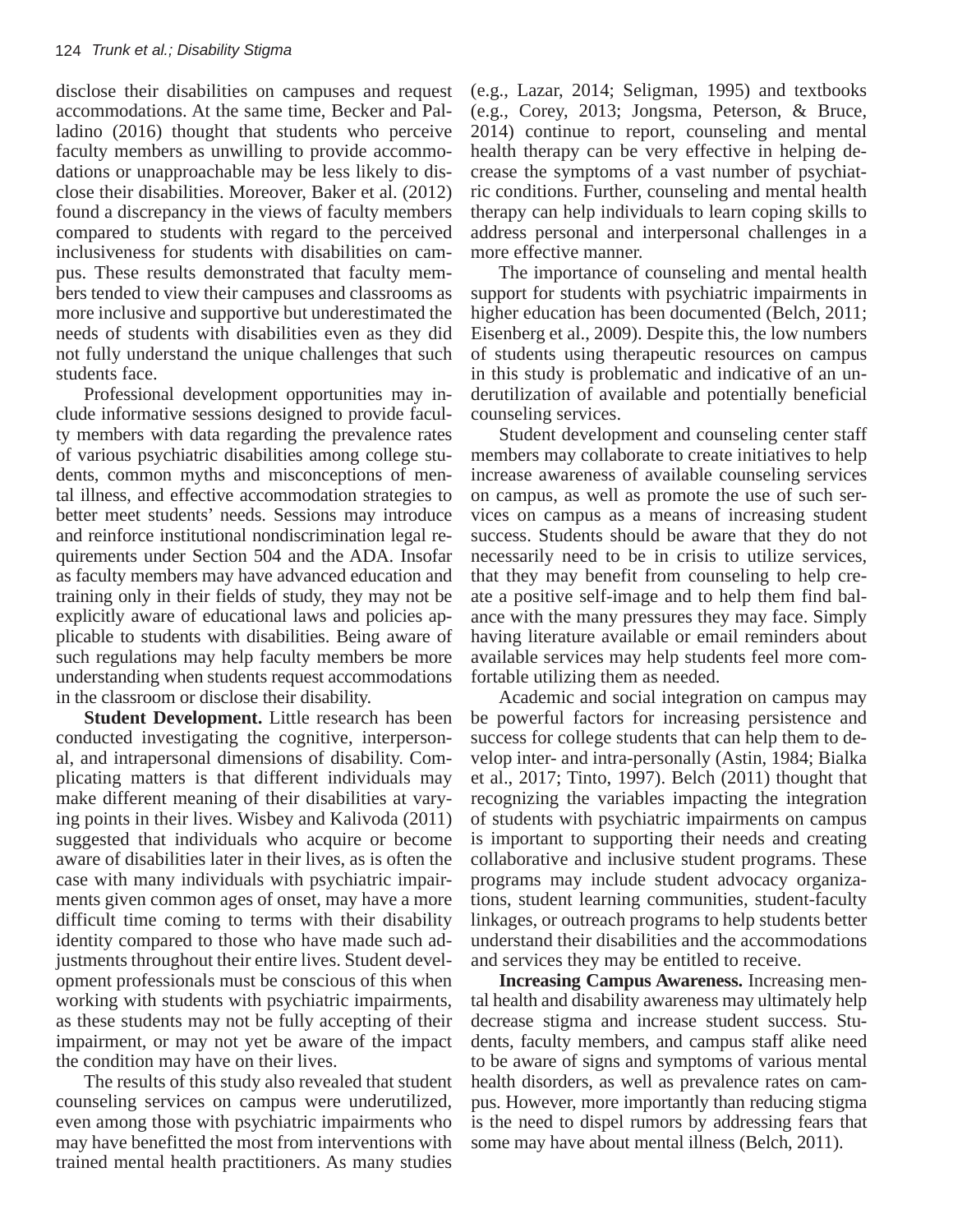It is important for campus officials to create positive cultures towards students with impairments evidenced by literature supporting their needs, accessible buildings and campus grounds, espoused beliefs and values, and a true dedication to nondiscriminatory service delivery. To this end, Hadley (2011) was of the opinion that "Campuses can be a more welcoming place when students feel safe, supported, and encouraged to grow as individuals, and their disabilities are viewed as part of the diversity on campus" (p. 80).

Hartley (2010) posited that just as orientations exist to introduce first-year students to various aspects of the college environment, so should orientations be used to provide students with information related to disability and mental health supports on campuses. According to Salzer et al. (2008), students with psyrecording to stater et al. (2000), statements who providents with psychiatric impairments who were aware of accommodations that were available on campus were more likely to request such accommodations. Eisenberg et al. (2009) found that university officials may, in their efforts to identify students who may be suffering from undiagnosed psychological disorders, adopt mental health screening tools and proactive intervention strategies. Waiting for students to experience mental health crises before offering support will do little to help the overall campus community proactively meet the needs of other students who may be at risk. adons mat were available on early as were more included

#### **Conclusion**

This quantitative study examined the impact of disability type, either psychiatric or other, on perceived levels of disability stigma. The study was situated within an equal opportunity framework with an emphasis placed on inclusion of students with disabilities in higher education.

The literature helping to form the foundation of this study suggested that students with disabilities face many challenges related to inclusion on campus and degree completion. At the same time, the literature revealed that stigma related to mental illness may be a factor in students with psychiatric impairments not disclosing their disabilities on campus and requesting accommodations they may be legally and requesting accommodations they may be regary entitled to receive. According to the 55 participants in this study, students with psychiatric impairments reported greater levels of perceived disability-related stigma on campus.

This study further exemplifies the notion that there is more work to be done. Although this study focused specifically on students with disabilities, stigmatization is a phenomenon impacting many students who may not perceive themselves as members dents who may not perceive themselves as members of campus communities. Faculty members, adminis- $\mathbf{r}$  members, administrators, and  $\mathbf{r}$ 

trators, professionals, officials, and other personnel on campuses have a responsibility to advocate for the students they serve and fight to help ensure that their needs are being met. Only through concerted efforts can educational professionals help to expand knowledge, reduce stigma, and facilitate change to improve learning opportunities for students with psychiatric and other types of disabilities, on their campuses.

#### **References**

- Ary, D., Jacobs, L. C., & Sorensen, C. (2010). *Introduction to research in education* (8th ed.). Belmont, CA: Wadsworth, Cengage Learning.
- Astin, A. W. (1984). Student involvement: A developmental theory for higher education. *Journal of College Student Personnel, 25*, 397-308.
- Baker, K. Q., Boland, K., & Nowik, C. M. (2012). A campus survey of faculty and student perceptions of students with disabilities. *Journal of Postsecondary Education and Disability, 25,* 309-329.
- Becker, S., & Palladino, J. (2016). Assessing faculty perspectives about teaching and working with students with disabilities. *Journal of Postsecondary Education and Disability, 29*, 65-82.
- Belch, H. A. (2011). Understanding the experiences of students with psychiatric disabilities: A foundation for creating conditions of support and success. *New Directions for Student Services, 134,* 73-94.
- Bialka, C. S., Morro, D., Brown, K., & Hannah, G. (2017). Breaking barriers and building bridges: Understanding how a student organization attends to social integration of college students with disabilities. *Journal of Postsecondary Education and Disability, 30*, 157-172.
- Collins, M. E., & Mowbray, C. (2005). Higher education and psychiatric disabilities: National survey of campus disability services. *American Journal of Orthopsychiatry, 75*, 304-315.
- Collins, M. E., & Mowbray, C. (2008). Students with psychiatric disabilities on campus: Examining predictors of enrollment with disability support services. *Journal of Postsecondary Education and Disability, 21*, 91-104.
- Cooper, A. E., Corrigan, P. W., & Watson, A. C. (2003). Mental illness stigma and care seeking. *Journal of Nervous and Mental Disease, 191*, 339-341.
- Corey, G. (2013). *Theory and practice of counseling and psychotherapy* (9th ed.). Brooks/Cole.
- DaDeppo, L. M. W. (2009). Integration factors related to the academic success and intent to persist of college students with learning disabilities. Learning *Disabilities Research and Practice, 24*, 122-131.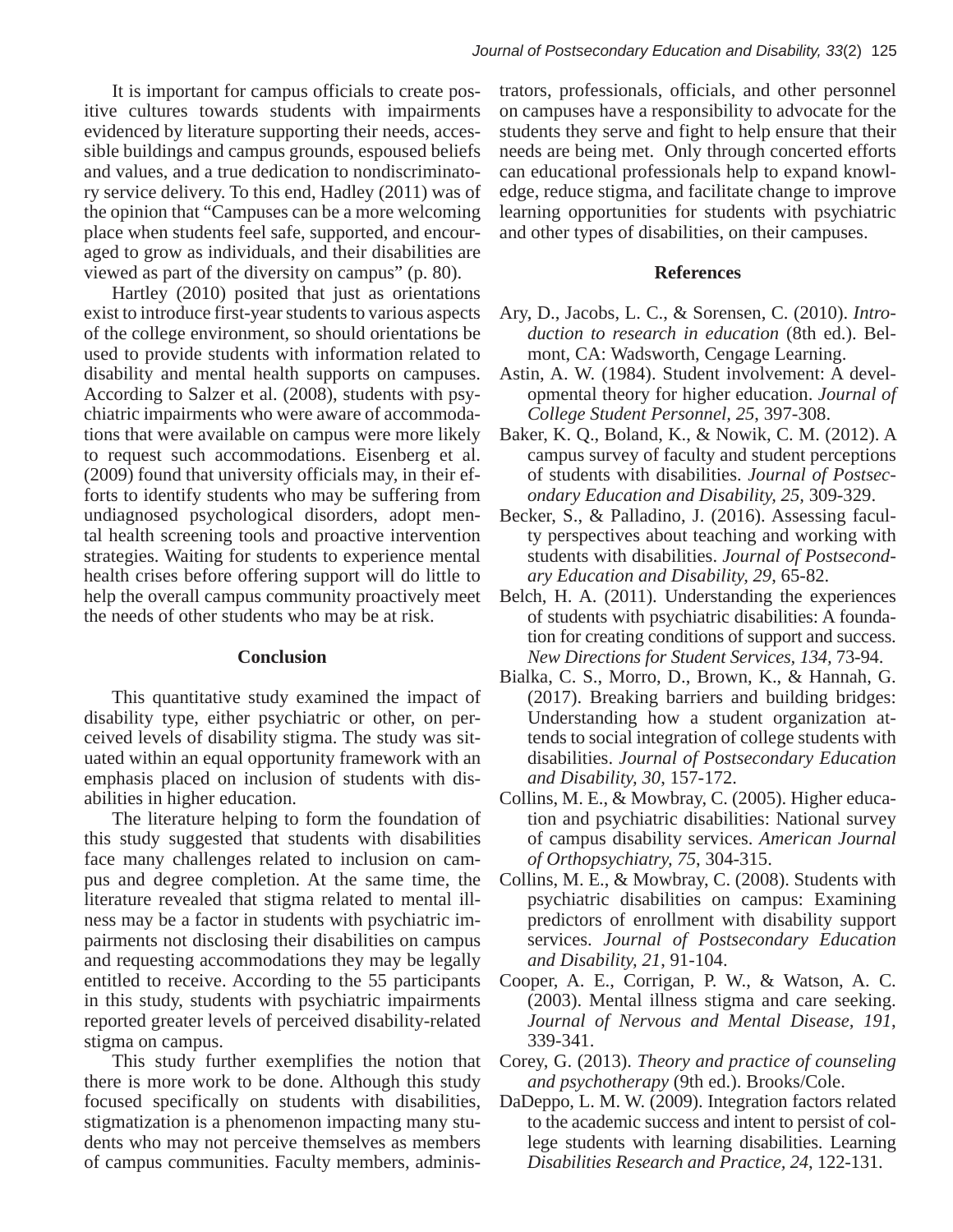- Denhart, H. (2008). Deconstructing barriers: Perceptions of students labeled with learning disabilities in higher education. *Journal of Learning Disabilities, 41*, 483-497.
- Dovidio, J. F., Major, B., & Crocker, J. (2000). Stigma: Introduction and overview. In T. F. Heatherton, R. E. Kleck, M. R. Hebl, & J. G. Hull (Eds.), *The Social Psychology of Stigma* (pp. 1-30). The Guilford Press.
- Eisenberg, D., Golberstein, E., & Hunt, J. B. (2009). Mental health and academic success in college. The B.E. *Journal of Economic Analysis & Policy, 9*(1), 1-35.
- Field, A. (2009). *Discovering statistics using SPSS: And sex and drugs and rock 'n' roll.* London. Sage.
- Hadley, W. M. (2011). College students with disabilities: A student development perspective. *New Directions for Higher Education, 154*, 77-81.
- Hartley, M. T. (2010). Increasing resilience: Strategies for reducing dropout rates for college students with psychiatric disabilities. *American Journal of Psychiatric Rehabilitation, 13*, 295-315.
- Herrick, S. J. (2011). *Postsecondary students with disabilities: Predictors of adaptation to college.*  (Doctoral dissertation). Retrieved from https:// etda.libraries.psu.edu
- Higher Education Research Institution. (2011). *College students with "hidden" disabilities: The freshman survey fall 2010.* (Research Brief). Retrieved from http://www.heri.ucla.edu/PDFs/ pubs/briefs/HERI\_ResearchBrief\_Disabilities\_20 11\_April\_25v2.pdf
- Individuals with Disabilities Education Act, 20 U.S.C. §§ 1400 et seq. (2004).
- Jongsma, A. E., Peterson, L. M., & Bruce, T. J. (2014). *The complete adult psychotherapy treatment planner* (5th ed.). John Wiley & Sons, Inc.
- Kessler, R. C., Foster, C. L., Saunders, W. B., & Stang, P. E. (1995). Social consequences of psychiatric disorders, I: Educational attainment. *American Journal of Psychiatry, 152,* 1026-1032.
- Kranke, D., Taylor, D. A., Jackson, S. E., Floersch, J., & Anderson-Frye, E. (2013). College student disclosure of non-apparent disabilities to receive classroom accommodations. *Journal of Postsecondary Education and Disability, 26,* 35-51.
- Lazar, S. G. (2014). The cost-effectiveness of psychotherapy for the major psychiatric diagnoses. *Psychodynamic Psychiatry, 42*, 423-458.
- Leake, D. (2015). Problematic data on how many students in postsecondary education have a disability. *Journal of Postsecondary Education and Disability, 28*, 73-87.
- Lightner, K. L., Kipps-Vaughan, D., Schulte, T., & Trice, A. D. (2012). Reasons university students with learning disability wait to seek disability services. *Journal of Postsecondary Education and Disability, 25*, 145-159.
- Litner, B., Mann-Feder, V., & Guerard, G. (2005). Narratives of success: Learning disabled students in university. *Exceptional Education Canada, 15*(1), 9-23.
- Madaus, J. W., Shaw, S. F., & Dukes, L. L. (2010). Introduction. In S. F. Shaw, J. W. Madaus, & L. L. Dukes (Eds.), *Preparing students with disabilities for college success: A practical guide to transition planning* (pp. 1-7). Baltimore, MD: Paul H Brookes Publishing.
- Marshak, L., Van Wieren, T., Ferrell, D., Swiss, L., & Dugan, C. (2010). Exploring barriers to college student use of disability services and accommodations. *Journal of Postsecondary Education and Disability, 22*, 151-165.
- Martin, J. M. (2010). Stigma and student mental health in higher education. *Higher Education Research & Development, 29*, 259-274.
- McEwan, R. C., & Downie, R. (2013). College success of students with psychiatric disabilities: Barriers of access and distraction. *Journal of Postsecondary Education and Disability, 26*, 233-248.
- McLean, P., & Andrews, J. (1999). *The learning support needs of students with psychiatric disabilities studying in Australian post-secondary institutions*  (Evaluative Report ISBN-0-87397-544-8). National Centre for Vocational Education Research.
- Megivern, D., Pellerito, S., & Mowbray, C. (2003). Barriers to higher education for individuals with psychiatric disabilities. *Psychiatric Rehabilitation Journal, 26*, 217-231.
- Mitchell, S. L, Kader, M., Haggerty, M. Z., Bakhai, Y. D., & Warren, C. G. (2013). College student utilization of a comprehensive psychiatric emergency program. *Journal of College Counseling, 16*,49-63.
- National Center for Education Statistics. (2009). *Number and percentage distribution of students enrolled in postsecondary institutions, by level, disability status, and selected student characteristics: 2003-04 and 2007-08.* Retrieved from https://nces.ed.gov/programs/digest/d10/tables/ dt10\_240.asp
- National Center for Education Statistics. (2010). *Enrollment in post-secondary institutions 2008, graduation rates 2002, and 2005 cohorts, and financial statistics fiscal year 2008: A first look.*  U.S. Department of Education.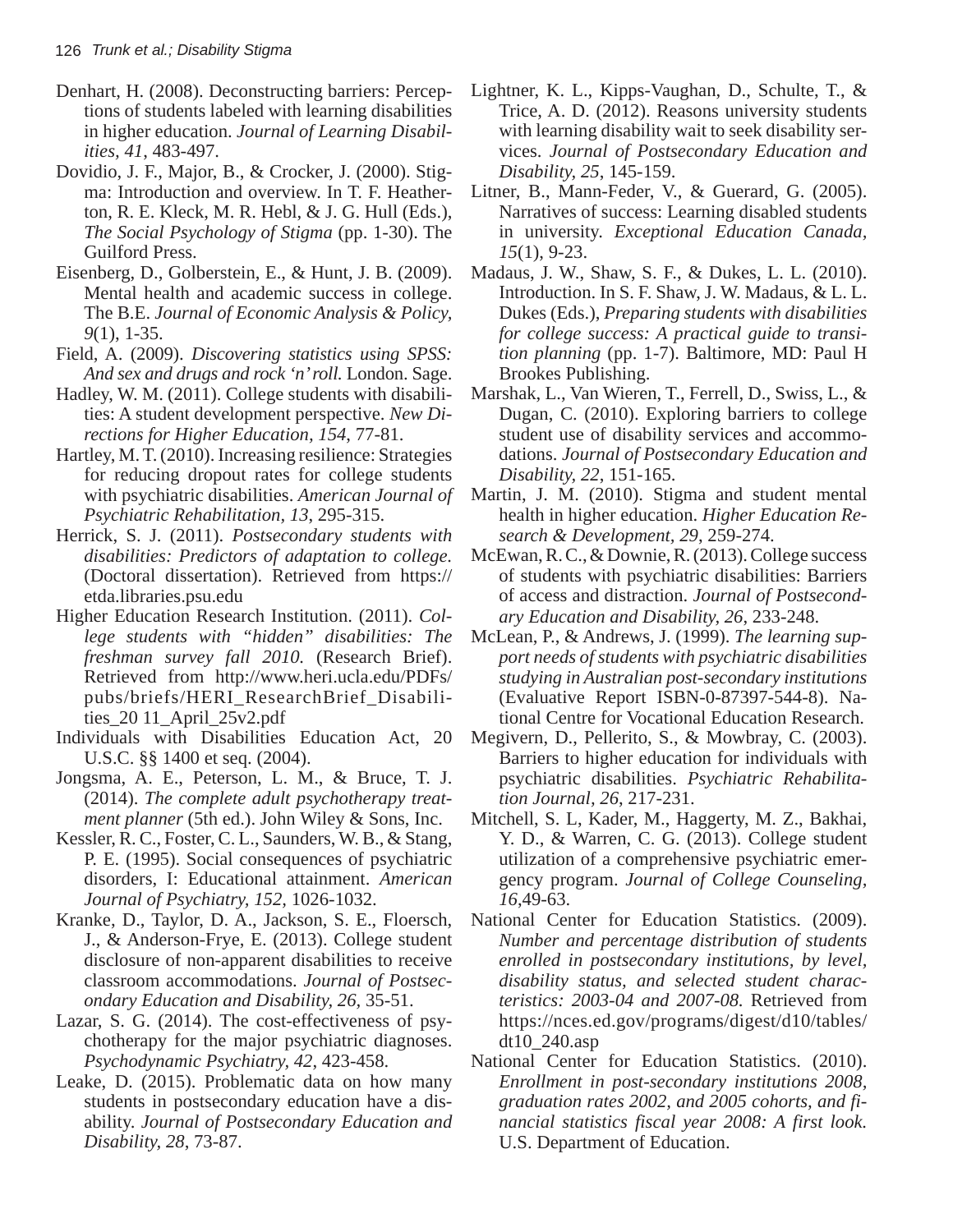- National Center for Education Statistics. (2015). *Digest of education statistics, 2013.* U.S. Department of Education.
- Newman, L., Wagner, M., Cameto, R., Knokey, A. M., & Shaver, D. (2010). *Comparison across time of the outcomes of youth with disabilities up to 4 years after high school. A report of findings from the National Longitudinal Transition Study (NLTS) and the National Longitudinal Study- 2 (NLTS-2).* SRI International.
- Pallant, J. (2013). *SPSS survival manual* (5th ed.). Open University Press.
- Palombi, B. (2000). Recruitment and admission of students with disabilities. *New Directions for Student Services, 91*, 31-39.
- Rehabilitation Act of 1973, Section 504, 29 U.S.C. § 794(a) (2012).
- Russo, C.J. & Osborne, A.G. (2009). *Section 504 of the Rehabilitation Act of 1973 and the Americans with Disabilities Act: Implications for educational leaders.* Corwin Press.
- Salzer, M., Wick, L., & Rogers, J. (2008). Familiarity with and use of accommodations and supports among postsecondary students with mental illness. *Psychiatric Services, 59*, 370-375.
- Seidman, I. (2013). *Interviewing as qualitative research: A guide for researchers in education and the social sciences* (4th ed.). Teachers College Press.
- Seligman, M. E. P. (1995). The effectiveness of psychotherapy: The Consumer Report study. *American Psychologist, 50,* 965-974.
- Smart, L., & Wegner, D. M. (2000). The hidden costs of hidden stigma. In T. F. Heatherton, R. E. Kleck, M. R. Hebl, & J. G. Hull (Eds.), The social psychology of stigma (pp. 220-242). New York, NY: The Guilford Press.
- Sniatecki, J. L., Perry, H. B., & Snell, L. H. (2015). Faculty attitudes and knowledge regarding college students with disabilities. *Journal of Postsecondary Education and Disability, 28,* 259-275.
- Souma, A., Rickerson, N., & Burgstahler, S. (2012). *Academic accommodations for students with psychiatric disabilities.* Retrieved from http://www. washington.edu/doit/Brochures/Academics/ psych.html
- Stein, K. F. (2013). DSS and accommodations in higher education: Perceptions of students with psychological disabilities. *Journal of Postsecondary Education and Disability, 26,* 145-161.
- Thompson-Ebanks, V. (2014). Personal factors that influence the voluntary withdrawal of undergraduates with disabilities. *Journal of Postsecondary Education and Disability, 27*,195-207.
- Tinto, V. (1993). *Leaving college: Rethinking the causes and cures of student attrition* (2nd ed.). University of Chicago Press.
- Tinto, V. (1997). Classrooms as communities: Exploring the educational character of student persistence. *Journal of Higher Education, 68,*  599-623.
- Trammell, J. (2006). *Development of the Postsecondary Student Survey of Disability-Related Stigma (SSDRS).* Virginia Commonwealth University.
- Weiner, E., & Weiner, J. (1996). Concerns and needs of university students with psychiatric disabilities. *Journal on Postsecondary Education and Disability, 12*, 2-9.
- Wisbey, M. E., & Kalivoda, K. S. (2011). College students with disabilities. In M. J. Cuyjet, M. F. Howard-Hamilton, & D. L. Cooper (Eds.), *Multiculturalism on campus: Theory, models, and practices for understanding diversity and creating inclusion* (pp. 347-370). Stylus.
- Wolf, L. E. (2001). College students with ADHD and other hidden disabilities. *Annals of the New York Academy of Sciences, 931*, 385-395.

## **About the Authors**

Daniel Trunk, Ph.D. is a nationally certified school psychologist currently practicing in the Beavercreek City Schools district in southwest Ohio. Dr. Trunk is also an adjunct faculty member in the School of Education and Health Sciences department at the University of Dayton teaching classes in assessment, special education, and research methods. His research professional and research interests include educational leadership, special education law, organizational behavior, and mental health needs of students in  $K-12$ and higher education settings. He can be reached by e-mail at: trunkd1@udayton.edu.

Charles J. Russo, J.D., Ed. D., is the Joseph Panzer Chair in Education in the School of Education and Health Sciences, Director of its Ph.D. Program, and Research Professor of Law in the School of Law at the University of Dayton. The 1998-99 President of the Education Law Association, and 2002 recipient of its McGhehey (Achievement) Award, he authored or co-authored more than 300 articles in peer-reviewed journals; authored, co-authored, edited, or co-edited  $68$  books, and has more than  $1,100$  publications. Dr. Russo also has spoken extensively on issues in Educathe Law in thirty-three of the United States and thirty-one other Nations. In addition, he edits two journals and serves on more than a dozen editorial boards.